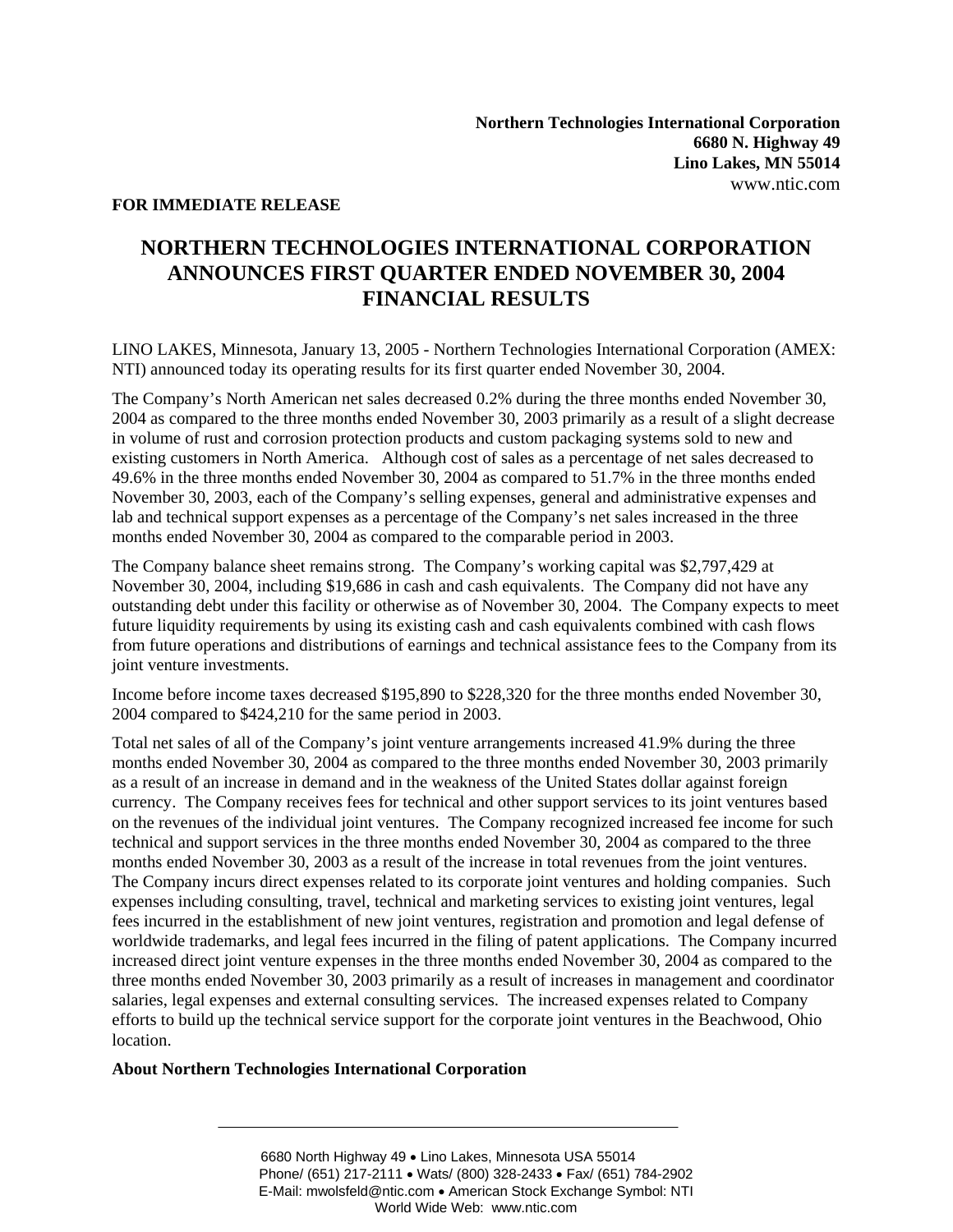NTIC offers expert technical service in corrosion management and unique technically superior products that prevent corrosion. The products and services primarily include proprietary volatile corrosion inhibiting products and packaging, sold under the brand name ZERUST®. NTIC provides rust and corrosion protection products and custom packaging systems for avionics, automotive, electronics, electrical, mechanical, and military applications. Additionally, NTIC offers direct on-site technical support on rust and corrosion issues in 46 countries, and operates a marketing, distribution, and technical network through 29 joint ventures in Asia, Europe, and South America.

*This press release contains forward-looking statements within the meaning of the Private Securities Litigation Reform Act of 1995. The statements regarding Northern Technologies International Corporation contained in this release that are not historical in nature, particularly those that utilize terminology such as "may," "will," "should," "likely," "expects," "anticipates," "estimates," "believes" or "plans," or comparable terminology, are forwardlooking statements based on current expectations and assumptions, and entail various risks and uncertainties that could cause actual results to differ materially from those expressed in such forward-looking statements. Important factors known to Northern Technologies International Corporation that could cause such material differences are identified and discussed from time to time in Northern Technologies International Corporation's filings with the Securities and Exchange Commission, including those factors which are discussed in Northern Technologies International Corporation's Annual Report on Form 10-KSB for the fiscal year ended August 31, 2003, which factors are incorporated herein by reference. Northern Technologies International Corporation undertakes no obligation to correct or update any forward-looking statements, whether as a result of new information, future events or otherwise. You are advised, however, to consult any future disclosure Northern Technologies International Corporation makes on related subjects in future reports to the SEC.* 

## **NORTHERN TECHNOLOGIES INTERNATIONAL CORPORATION AND SUBSIDIARY CONSOLIDATED STATEMENTS OF INCOME THREE MONTHS ENDED NOVEMBER 30, 2004 AND 2003**

|                                            | November 30,<br>2004 |              | November 30,<br>2003 |
|--------------------------------------------|----------------------|--------------|----------------------|
| <b>NORTH AMERICAN OPERATIONS:</b>          |                      |              |                      |
| \$<br>Sales                                | 2,533,241            | $\mathbb{S}$ | 2,538,757            |
| Cost of goods sold                         | 1,255,148            |              | 1,313,113            |
| Gross profit                               | 1,278,093            |              | 1,225,644            |
| Operating expenses:                        |                      |              |                      |
| Selling                                    | 522,571              |              | 448,340              |
| General and administrative                 | 711,795              |              | 588,648              |
| Lab and technical support                  | 225,832              |              | 204,464              |
|                                            | 1,460,198            |              | 1,241,452            |
| NORTH AMERICAN OPERATING LOSS              | (182, 105)           |              | (15,808)             |
| <b>INCOME FROM ALL CORPORATE JOINT</b>     |                      |              |                      |
| <b>VENTURES AND HOLDING COMPANIES</b>      | 396.393              |              | 431,522              |
| <b>INTEREST INCOME</b>                     | 14,032               |              | 8,491                |
| INCOME BEFORE INCOME TAX (BENEFIT) EXPENSE | 228,320              |              | 424,205              |
| <b>INCOME TAX (BENEFIT) EXPENSE</b>        | (119,000)            |              | 51,000               |
| \$<br><b>NET INCOME</b>                    | 347,320              | $\mathbb{S}$ | 373,205              |
| NET INCOME PER COMMON SHARE:               |                      |              |                      |
| \$<br><b>Basic</b>                         | 0.10                 |              | 0.10                 |
| Diluted                                    | 0.10                 | S            | 0.10                 |

6680 North Highway 49 • Lino Lakes, Minnesota USA 55014 Phone/ (651) 217-2111 • Wats/ (800) 328-2433 • Fax/ (651) 784-2902 E-Mail: mwolsfeld@ntic.com • American Stock Exchange Symbol: NTI World Wide Web: www.ntic.com